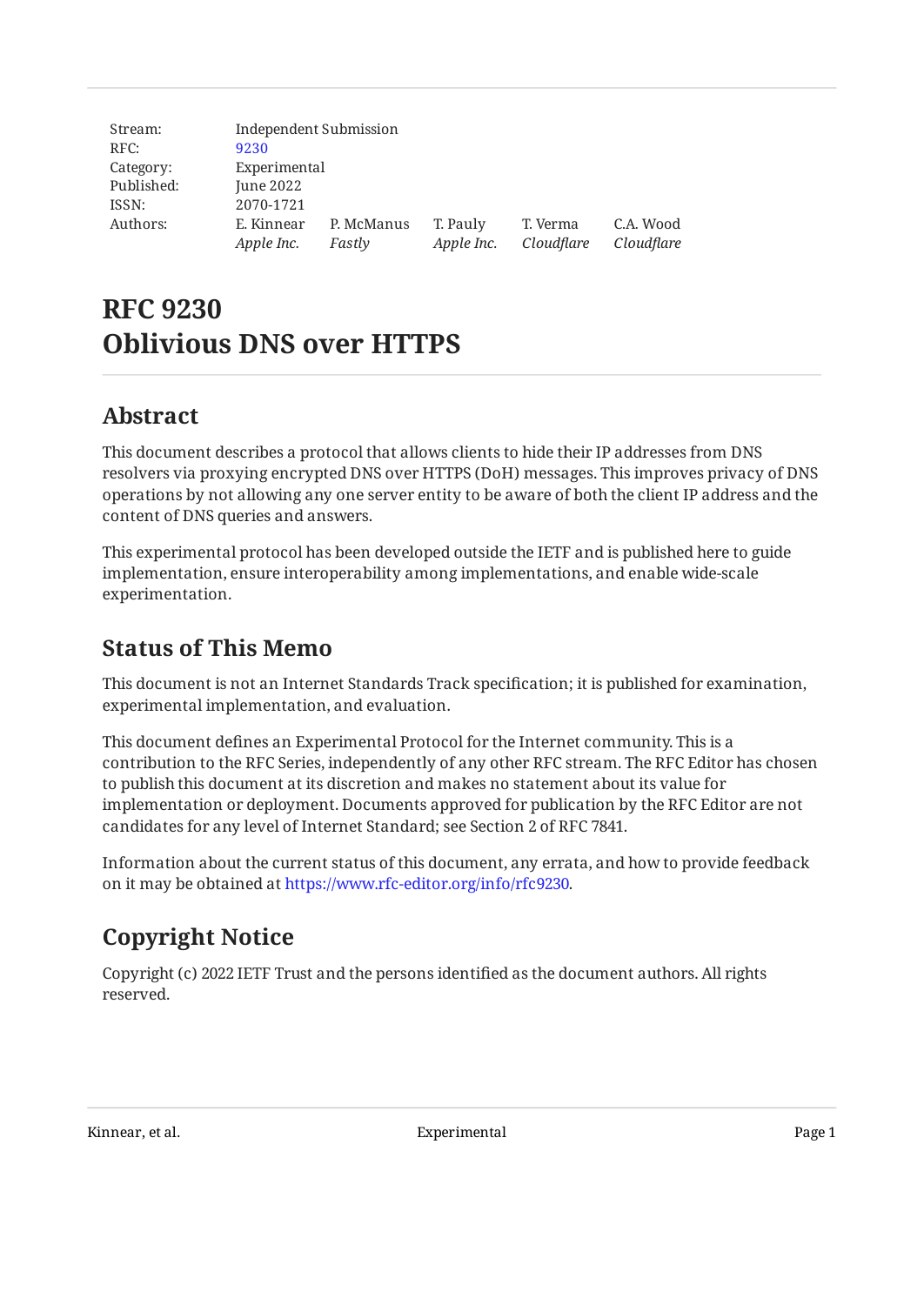This document is subject to BCP 78 and the IETF Trust's Legal Provisions Relating to IETF Documents (<https://trustee.ietf.org/license-info>) in effect on the date of publication of this document. Please review these documents carefully, as they describe your rights and restrictions with respect to this document.

## <span id="page-1-0"></span>**[Table of Contents](#page-1-0)**

- [1](#page-2-0). [Introduction](#page-2-0)
	- [1.1.](#page-2-1) Specifi[cation of Requirements](#page-2-1)
- [2](#page-3-0). [Terminology](#page-3-0)
- [3](#page-3-1). [Deployment Requirements](#page-3-1)
- [4](#page-3-2). [HTTP Exchange](#page-3-2)
	- [4.1.](#page-4-0) [HTTP Request](#page-4-0)
	- [4.2.](#page-5-0) [HTTP Request Example](#page-5-0)
	- [4.3.](#page-5-1) [HTTP Response](#page-5-1)
	- [4.4.](#page-6-0) [HTTP Response Example](#page-6-0)
	- [4.5.](#page-6-1) [HTTP Metadata](#page-6-1)
- [5](#page-6-2). Confi[guration and Public Key Format](#page-6-2)
- [6](#page-8-0). [Protocol Encoding](#page-8-0)
	- [6.1.](#page-8-1) [Message Format](#page-8-1)
	- [6.2.](#page-9-0) [Encryption and Decryption Routines](#page-9-0)
- [7](#page-11-0). [Oblivious Client Behavior](#page-11-0)
- [8](#page-11-1). [Oblivious Target Behavior](#page-11-1)
- [9](#page-12-0). [Compliance Requirements](#page-12-0)
- [10](#page-12-1). [Experiment Overview](#page-12-1)
- [11](#page-13-0). [Security Considerations](#page-13-0)
	- [11.1.](#page-14-0) [Denial of Service](#page-14-0)
	- [11.2.](#page-14-1) [Proxy Policies](#page-14-1)
	- [11.3.](#page-14-2) [Authentication](#page-14-2)
- [12](#page-14-3). [IANA Considerations](#page-14-3)
	- [12.1.](#page-14-4) [Oblivious DoH Message Media Type](#page-14-4)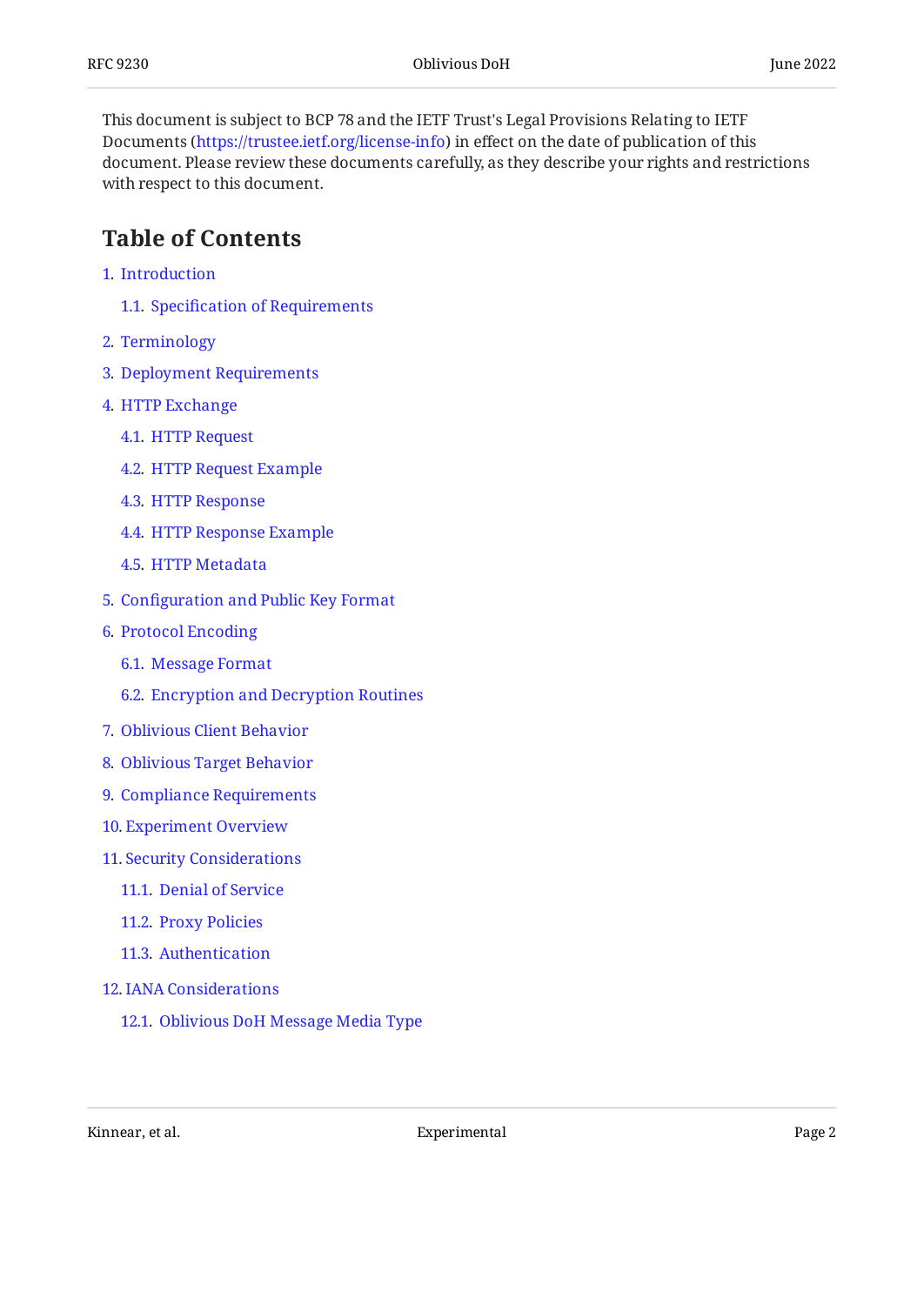#### [13](#page-15-0). [References](#page-15-0)

[13.1.](#page-15-1) [Normative References](#page-15-1)

[13.2.](#page-16-0) [Informative References](#page-16-0)

[Appendix A.](#page-17-0) [Use of Generic Proxy Services](#page-17-0)

[Acknowledgments](#page-17-1)

[Authors' Addresses](#page-17-2)

## <span id="page-2-0"></span>**[1. Introduction](#page-2-0)**

DNS over HTTPS (DoH) [RFC8484] defines a mechanism to allow DNS messages to be transmitted in HTTP messages protected with TLS. This provides improved confidentiality and authentication for DNS interactions in various circumstances.

While DoH can prevent eavesdroppers from directly reading the contents of DNS exchanges, clients cannot send DNS queries to and receive answers from servers without revealing their local IP address (and thus information about the identity or location of the client) to the server.

Proposals such as Oblivious DNS [OBLIVIOUS-DNS] increase privacy by ensuring that no single DNS server is aware of both the client IP address and the message contents.

This document defines Oblivious DoH, an experimental protocol built on DoH that permits proxied resolution, in which DNS messages are encrypted so that no server can independently read both the client IP address and the DNS message contents.

As with DoH, DNS messages exchanged over Oblivious DoH are fully formed DNS messages. Clients that want to receive answers that are relevant to the network they are on without revealing their exact IP address can thus use the EDNS0 Client Subnet option ( [[RFC7871\]](#page-17-3), [Section](https://www.rfc-editor.org/rfc/rfc7871#section-7.1.2) [7.1.2](https://www.rfc-editor.org/rfc/rfc7871#section-7.1.2)) to provide a hint to the resolver using Oblivious DoH.

This mechanism is intended to be used as one mechanism for resolving privacy-sensitive content in the broader context of DNS privacy.

This experimental protocol has been developed outside the IETF and is published here to guide implementation, ensure interoperability among implementations, and enable wide-scale experimentation. See [Section 10](#page-12-1) for more details about the experiment.

#### <span id="page-2-1"></span>**[1.1. S](#page-2-1)pecifi[cation of Requirements](#page-2-1)**

The key words "MUST", "MUST NOT", "REQUIRED", "SHALL", "SHALL NOT", "SHOULD", "SHOULD NOT", "**RECOMMENDED", "NOT RECOMMENDED", "MAY",** and "OPTIONAL" in this document are to be interpreted as described in BCP 14 [RFC2119] [RFC8174] when, and only when, they appear in all capitals, as shown here.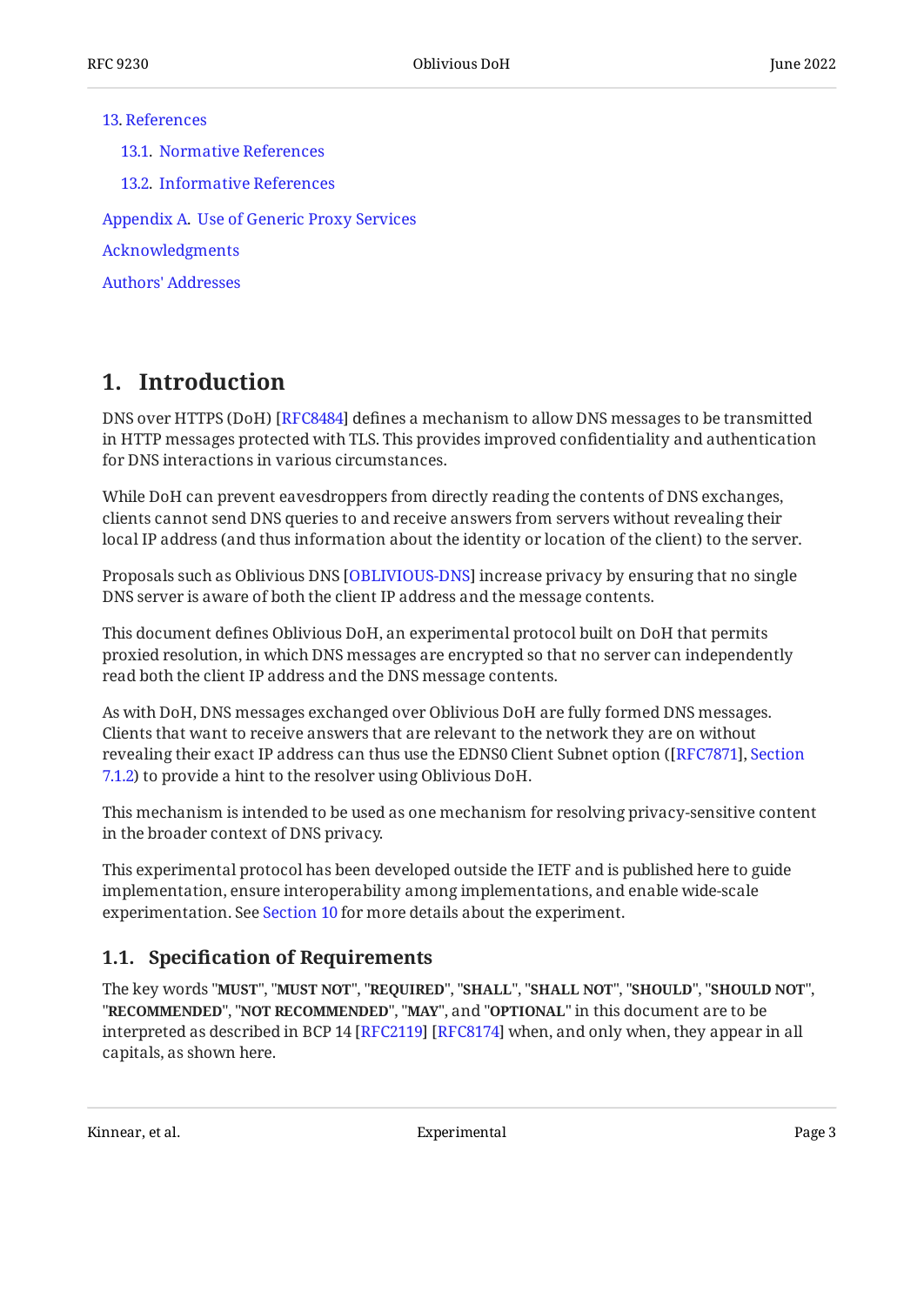# <span id="page-3-0"></span>**[2. Terminology](#page-3-0)**

This document defines the following terms:

- Oblivious Client: A client that sends DNS queries to an Oblivious Target, through an Oblivious Proxy. The Client is responsible for selecting the combination of Proxy and Target to use for a given query.
- Oblivious Proxy: An HTTP server that proxies encrypted DNS queries and responses between an Oblivious Client and an Oblivious Target and is identified by a URI Template [[RFC6570\]](#page-16-5) (see [Section 4.1](#page-4-0)). Note that this Oblivious Proxy is not acting as a full HTTP proxy but is instead a specialized server used to forward Oblivious DNS messages.
- Oblivious Target: An HTTP server that receives and decrypts encrypted Oblivious Client DNS queries from an Oblivious Proxy and returns encrypted DNS responses via that same Proxy. In order to provide DNS responses, the Target can be a DNS resolver, be co-located with a resolver, or forward to a resolver.

Throughout the rest of this document, we use the terms "Client", "Proxy", and "Target" to refer to an Oblivious Client, Oblivious Proxy, and Oblivious Target, respectively.

# <span id="page-3-1"></span>**[3. Deployment Requirements](#page-3-1)**

Oblivious DoH requires, at a minimum:

- An Oblivious Proxy server, identified by a URI Template. •
- An Oblivious Target server. The Target and Proxy are expected to be non-colluding (see [Section 11\)](#page-13-0).
- One or more Target public keys for encrypting DNS queries sent to a Target via a Proxy ([Section 5\)](#page-6-2). These keys guarantee that only the intended Target can decrypt Client queries.

The mechanism for discovering and provisioning the Proxy URI Template and Target public keys is out of scope for this document.

# <span id="page-3-2"></span>**[4. HTTP Exchange](#page-3-2)**

Unlike direct resolution, oblivious hostname resolution over DoH involves three parties:

- 1. The Client, which generates queries.
- The Proxy, which receives encrypted queries from the Client and passes them on to a Target. 2.
- <span id="page-3-3"></span>The Target, which receives proxied queries from the Client via the Proxy and produces 3. proxied answers.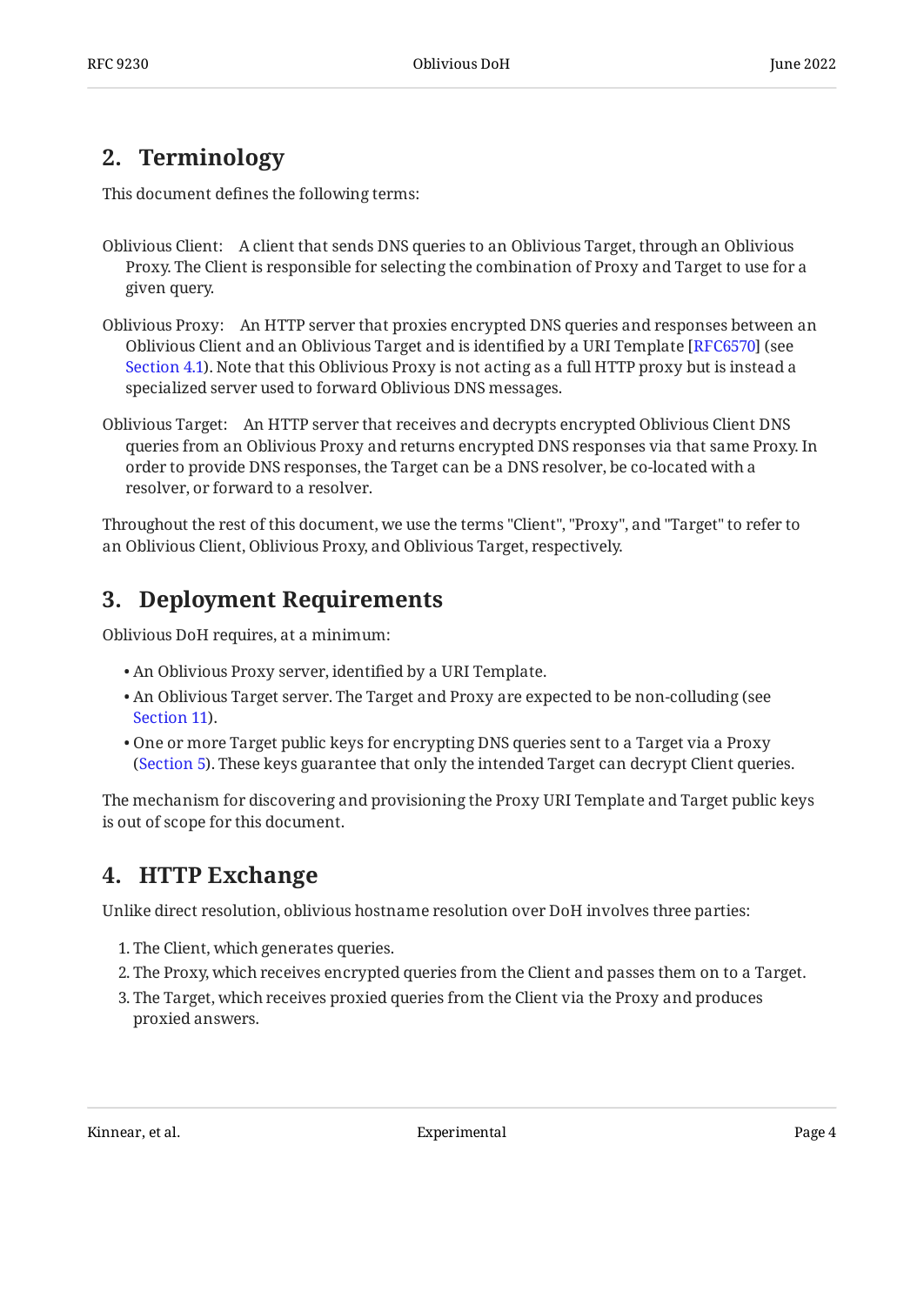```
 --- [ Request encrypted with Target public key ] -->
+---------+ +-----------+ +-----------+
| Client +-------------> Oblivious +-------------> Oblivious |
   | <-------------+ Proxy <-------------+ Target |
   +---------+ +-----------+ +-----------+
    <-- [ Response encrypted with symmetric key ] ---
```
<span id="page-4-0"></span>*[Figure 1:](#page-4-1) [Oblivious DoH Exchange](#page-3-3)* 

### **[4.1. HTTP Request](#page-4-0)**

Oblivious DoH queries are created by the Client and are sent to the Proxy as HTTP requests using the POST method. Clients are configured with a Proxy URI Template [RFC6570] and the Target URI. The scheme for both the Proxy URI Template and the Target URI **MUST** be "https". The Proxy URI Templateuses the Level 3 encoding defined in Section 1.2 of [RFC6570] and contains two variables: "targethost", which indicates the hostname of the Target server; and "targetpath", which indicates the path on which the Target is accessible. Examples of Proxy URI Templates are shown below:

https://dnsproxy.example/dns-query{?targethost,targetpath} https://dnsproxy.example/{targethost}/{targetpath}

The URI Template **MUST** contain both the "targethost" and "targetpath" variables exactly once and **MUST NOT** contain any other variables. The variables **MUST** be within the path or query components of the URI. Clients **MUST** ignore configurations that do not conform to this template. See [Section 4.2](#page-5-0) for an example request.

Oblivious DoH messages have no cache value, since both requests and responses are encrypted using ephemeral key material. Requests and responses **MUST NOT** be cached.

Clients **MUST** set the HTTP Content-Type header to "application/oblivious-dns-message" to indicate that this request is an Oblivious DoH query intended for proxying. Clients also **SHOULD** set this same value for the HTTP Accept header.

A correctly encoded request has the HTTP Content-Type header "application/oblivious-dnsmessage", uses the HTTP POST method, and contains "targethost" and "targetpath" variables. If the Proxy fails to match the "targethost" and "targetpath" variables from the path, it **MUST** treat the request as malformed. The Proxy constructs the URI of the Target with the "https" scheme, using the value of "targethost" as the URI host and the percent-decoded value of "targetpath" as the URI path. Proxies **MUST** check that Client requests are correctly encoded and **MUST** return a 4xx (Client Error) if the check fails, along with the Proxy-Status response header with an "error" parameter of type "http\_request\_error" [RFC9209].

Proxies **MAY** choose to not forward connections to non-standard ports. In such cases, Proxies can indicate the error with a 403 response status code, along with a Proxy-Status response header with an "error" parameter of type "http\_request\_denied" and with an appropriate explanation in "details".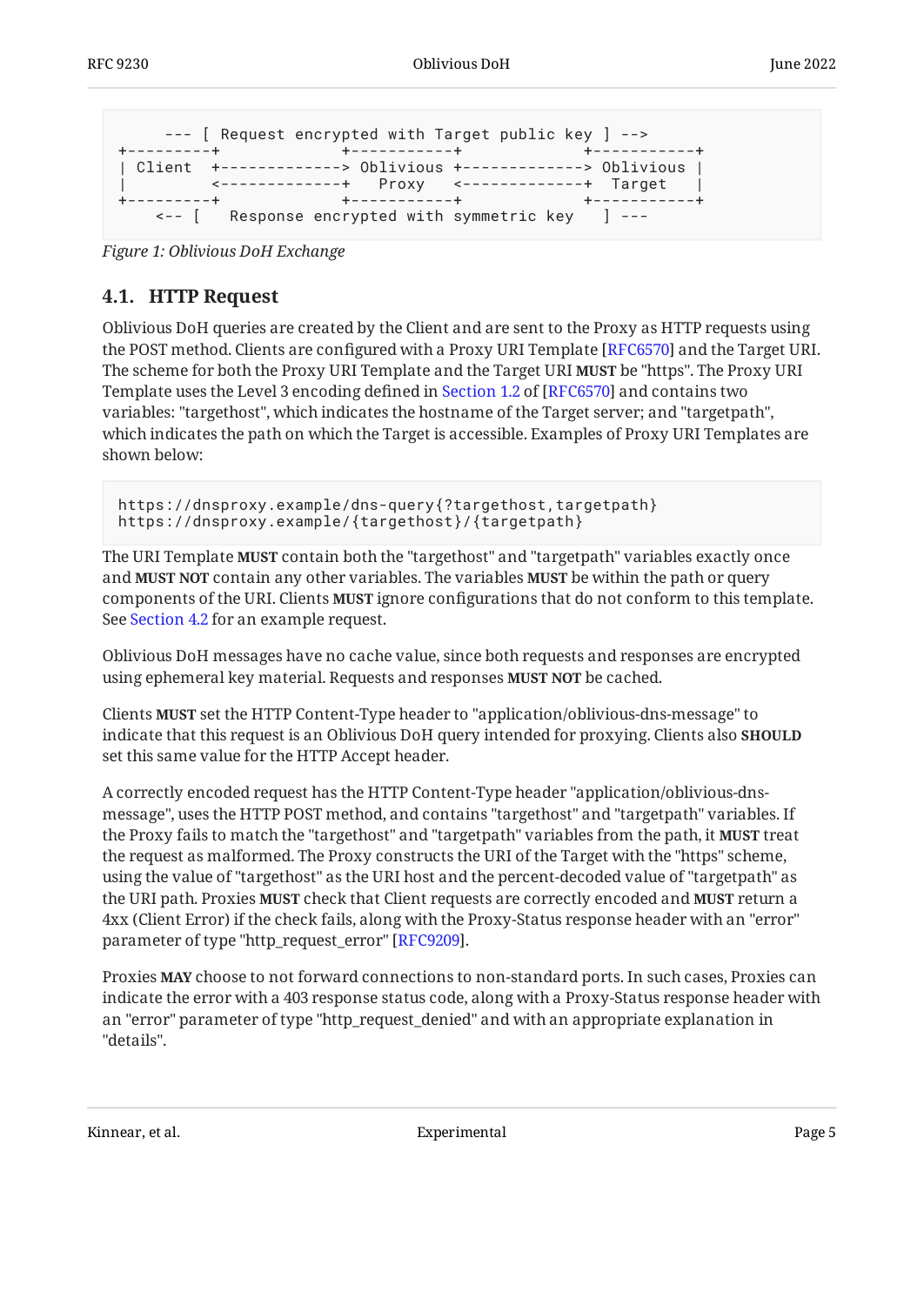If the Proxy cannot establish a connection to the Target, it can indicate the error with a 502 response status code, along with a Proxy-Status response header with an "error" parameter whose type indicates the reason. For example, if DNS resolution fails, the error type might be "dns\_timeout", whereas if the TLS connection fails, the error type might be "tls\_protocol\_error".

Upon receipt of requests from a Proxy, Targets **MUST** validate that the request has the HTTP Content-Type header "application/oblivious-dns-message" and uses the HTTP POST method. Targets can respond with a 4xx response status code if this check fails.

#### <span id="page-5-0"></span>**[4.2. HTTP Request Example](#page-5-0)**

The following example shows how a Client requests that a Proxy, "dnsproxy.example", forward an encrypted message to "dnstarget.example". The URI Template for the Proxy is "https:// dnsproxy.example/dns-query{?targethost,targetpath}". The URI for the Target is "https:// dnstarget.example/dns-query".

```
:method = POST
:scheme = https
:authority = dnsproxy.example
:path = /dns-query?targethost=dnstarget.example&targetpath=/dns-query
accept = application/oblivious-dns-message
content-type = application/oblivious-dns-message
content-length = 106
<Bytes containing an encrypted Oblivious DNS query>
```
The Proxy then sends the following request on to the Target:

```
:method = POST
:scheme = https
:authority = dnstarget.example
:path = /dns-query
accept = application/oblivious-dns-message
content-type = application/oblivious-dns-message
content-length = 106
<Bytes containing an encrypted Oblivious DNS query>
```
#### <span id="page-5-1"></span>**[4.3. HTTP Response](#page-5-1)**

The response to an Oblivious DoH query is generated by the Target. It **MUST** set the Content-Type HTTP header to "application/oblivious-dns-message" for all successful responses. The body of the response contains an encrypted DNS message; see [Section 6.](#page-8-0)

The response from a Target **MUST** set the Content-Type HTTP header to "application/obliviousdns-message", and that same type **MUST** be used on all successful responses sent by the Proxy to the Client. A Client **MUST** only consider a response that contains the Content-Type header before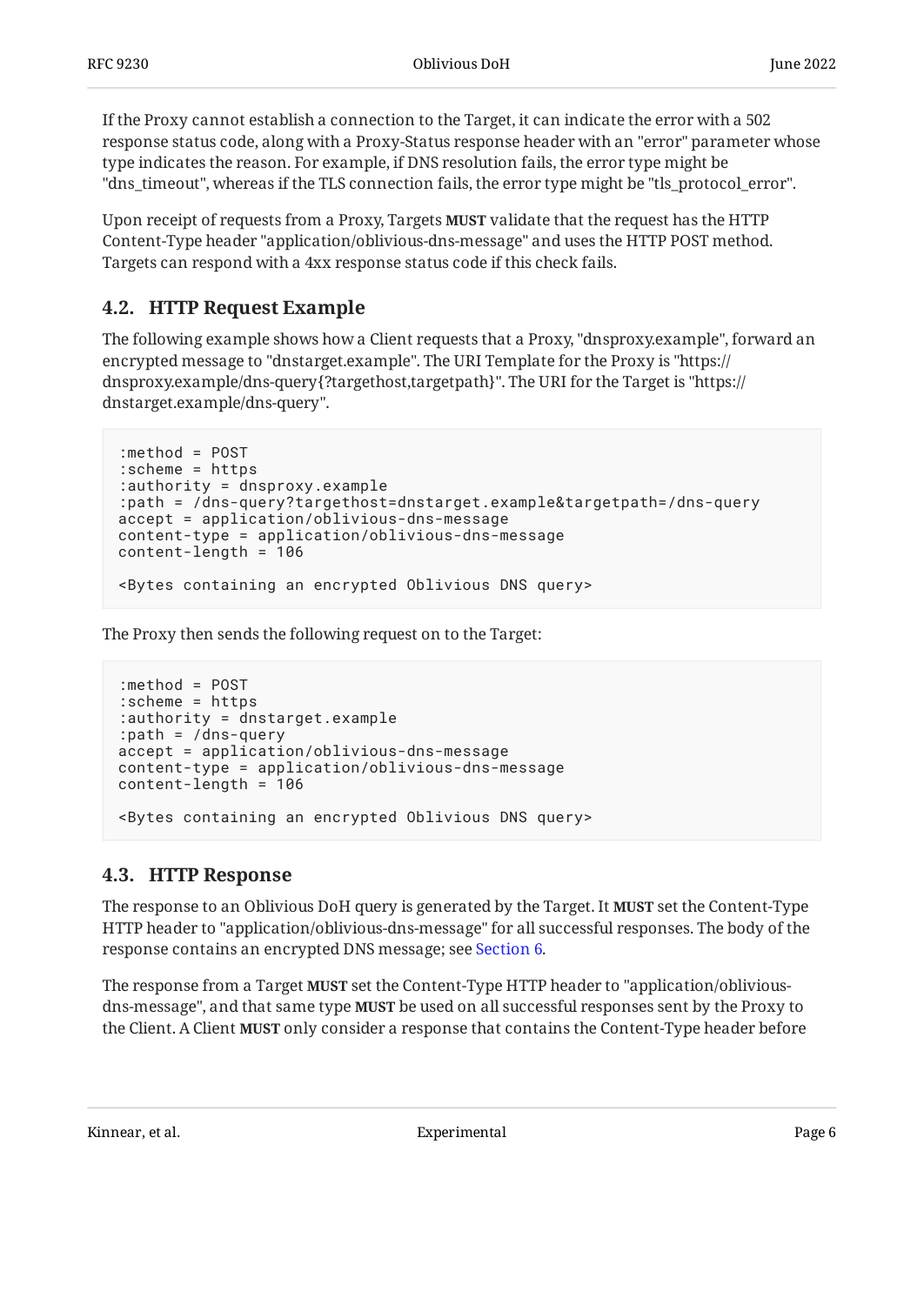processing the payload. A response without the appropriate header **MUST** be treated as an error and be handled appropriately. All other aspects of the HTTP response and error handling are inherited from standard DoH.

Proxies forward responses from the Target to the Client, without any modifications to the body or status code. The Proxy also **SHOULD** add a Proxy-Status response header with a "received-status" parameter indicating that the status code was generated by the Target.

Note that if a Client receives a 3xx status code and chooses to follow a redirect, the subsequent request **MUST** also be performed through a Proxy in order to avoid directly exposing requests to the Target.

Requests that cannot be processed by the Target result in 4xx (Client Error) responses. If the Target and Client keys do not match, it is an authorization failure (HTTP status code 401; see [Section 15.5.2](https://www.rfc-editor.org/rfc/rfc9110#section-15.5.2) of [[HTTP](#page-15-2)]). Otherwise, if the Client's request is invalid, such as in the case of decryption failure, wrong message type, or deserialization failure, this is a bad request (HTTP statuscode 400; see Section 15.5.1 of [HTTP]).

Even in the case of DNS responses indicating failure, such as SERVFAIL or NXDOMAIN, a successful HTTP response with a 2xx status code is used as long as the DNS response is valid. This is identical to how DoH [\[RFC8484\]](#page-16-1) handles HTTP response codes.

### <span id="page-6-0"></span>**[4.4. HTTP Response Example](#page-6-0)**

The following example shows a 2xx (Successful) response that can be sent from a Target to a Client via a Proxy.

```
:status = 200
content-type = application/oblivious-dns-message
content-length = 154
<Bytes containing an encrypted Oblivious DNS response>
```
### <span id="page-6-1"></span>**[4.5. HTTP Metadata](#page-6-1)**

Proxies forward requests and responses between Clients and Targets as specified in [Section 4.1](#page-4-0). Metadata sent with these messages could inadvertently weaken or remove Oblivious DoH privacy properties. Proxies **MUST NOT** send any Client-identifying information about Clients to Targets, such as "Forwarded" HTTP headers [RFC7239]. Additionally, Clients **MUST NOT** include any private state in requests to Proxies, such as HTTP cookies. See [Section 11.3](#page-14-2) for related discussion about Client authentication information.

## <span id="page-6-2"></span>**[5. C](#page-6-2)onfi[guration and Public Key Format](#page-6-2)**

In order to send a message to a Target, the Client needs to know a public key to use for encrypting its queries. The mechanism for discovering this configuration is out of scope for this document.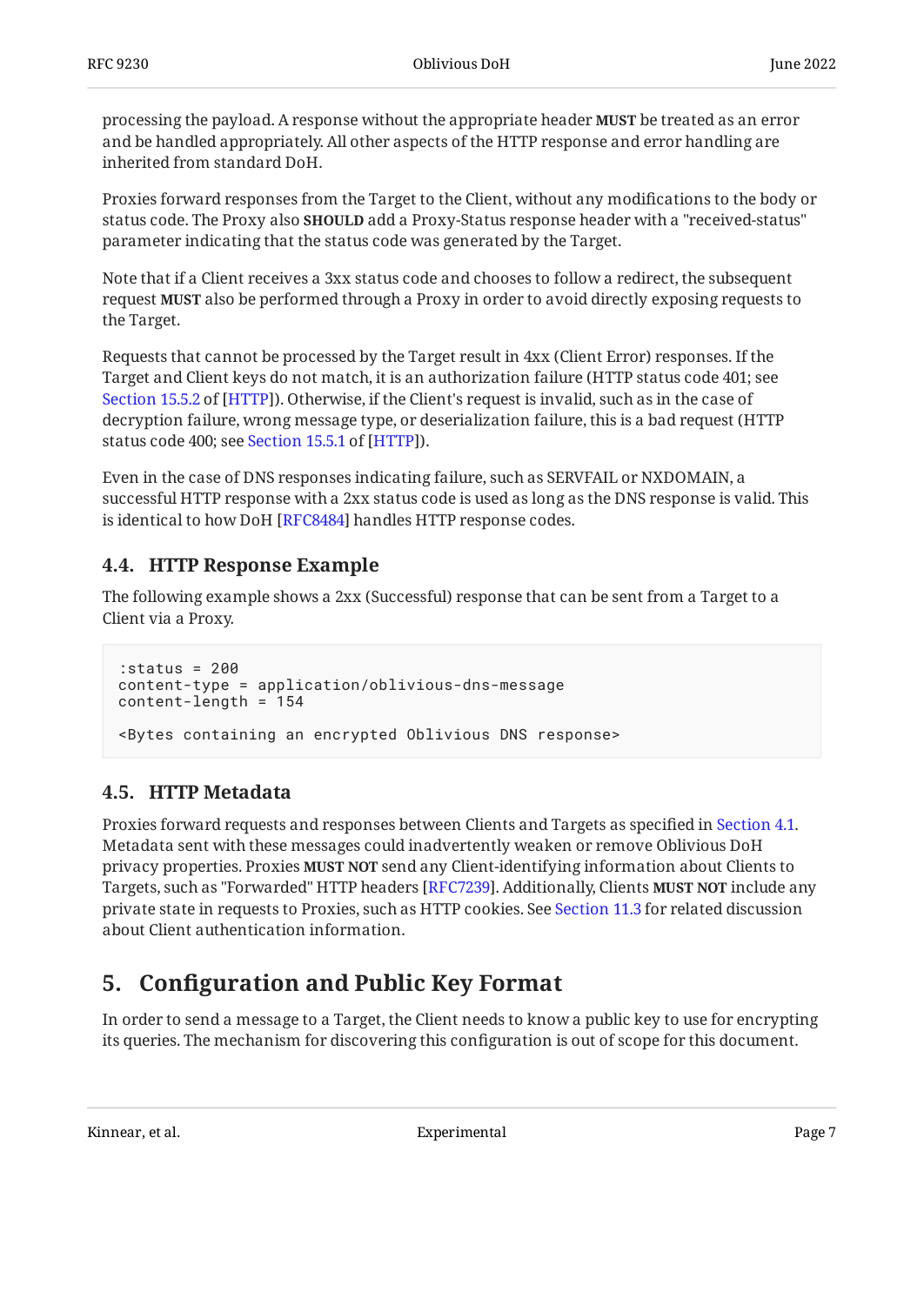Servers ought to rotate public keys regularly. It is **RECOMMENDED** that servers rotate keys every day. Shorter rotation windows reduce the anonymity set of Clients that might use the public key, whereas longer rotation windows widen the time frame of possible compromise.

An Oblivious DNS public key configuration is a structure encoded, using TLS-style encoding  $[RFC8446],$  $[RFC8446],$  $[RFC8446],$  as follows:

```
struct {
    uint16 kem_id;
    uint16 kdf_id;
    uint16 aead_id;
    opaque public_key<1..2^16-1>;
} ObliviousDoHConfigContents;
struct {
    uint16 version;
    uint16 length;
   select (ObliviousDoHConfig.version) {
       case 0x0001: ObliviousDoHConfigContents contents;
 }
} ObliviousDoHConfig;
ObliviousDoHConfig ObliviousDoHConfigs<1..2^16-1>;
```
The ObliviousDoHConfigs structure contains one or more ObliviousDoHConfig structures in decreasing order of preference. This allows a server to support multiple versions of Oblivious DoH and multiple sets of Oblivious DoH parameters.

An ObliviousDoHConfig structure contains a versioned representation of an Oblivious DoH configuration, with the following fields.

version: The version of Oblivious DoH for which this configuration is used. Clients **MUST** ignore any ObliviousDoHConfig structure with a version they do not support. The version of Oblivious DoH specified in this document is 0x0001.

length: The length, in bytes, of the next field.

contents: An opaque byte string whose contents depend on the version. For this specification, the contents are an ObliviousDoHConfigContents structure.

An ObliviousDoHConfigContents structure contains the information needed to encrypt a message under ObliviousDoHConfigContents.public\_key such that only the owner of the corresponding private key can decrypt the message. The values for ObliviousDoHConfigContents.kem\_id, ObliviousDoHConfigContents.kdf\_id, and ObliviousDoHConfigContents.aead\_idare described in Section 7 of [HPKE]. The fields in this structure are as follows:

```
kem_id:
```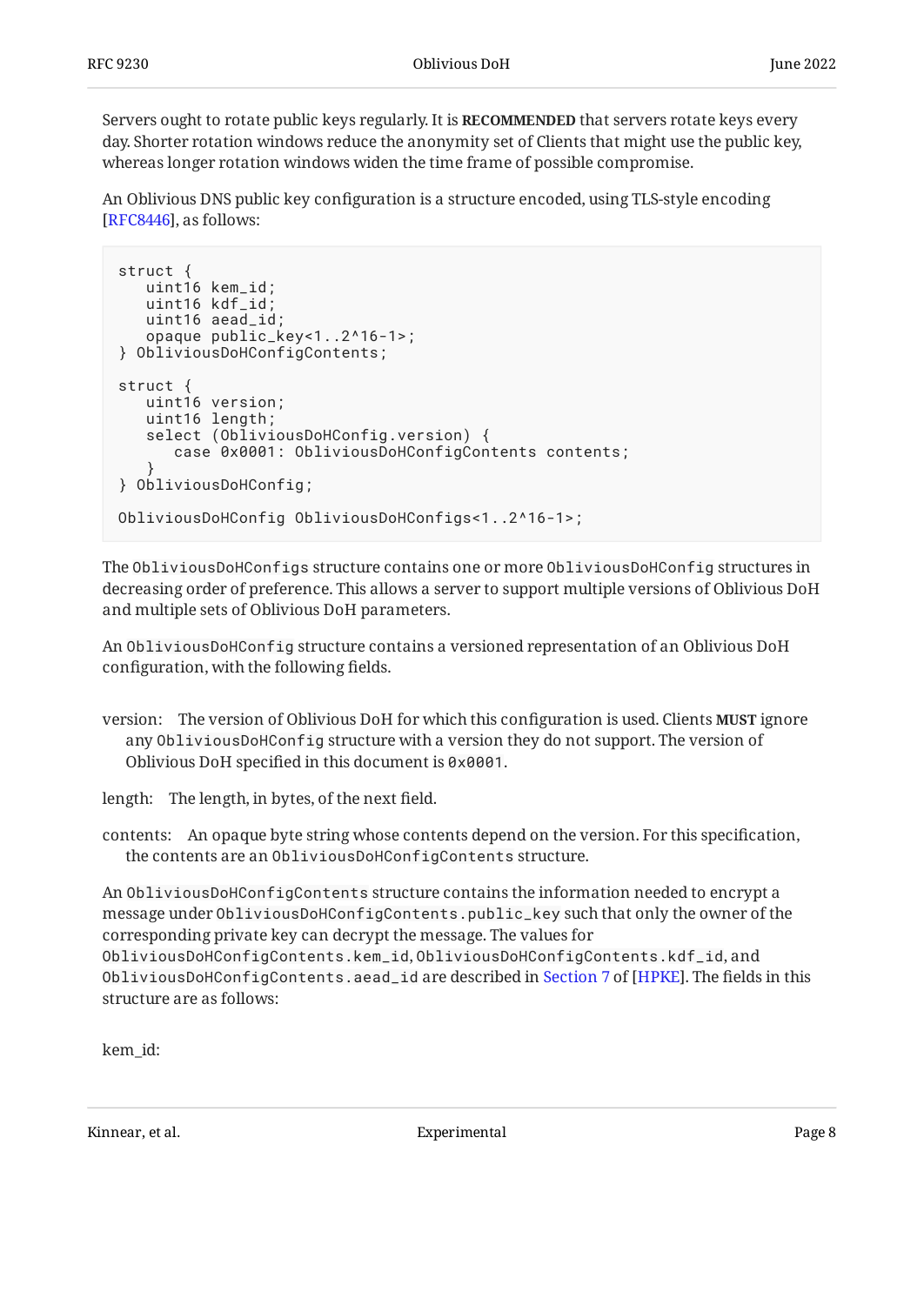The hybrid public key encryption (HPKE) key encapsulation mechanism (KEM) identifier corresponding to public\_key. Clients MUST ignore any ObliviousDoHConfig structure with a key using a KEM they do not support.

- kdf\_id: The HPKE key derivation function (KDF) identifier corresponding to public\_key. Clients **MUST** ignore any <code>ObliviousDoHConfig</code> structure with a key using a KDF they do not support.
- aead\_id: The HPKE authenticated encryption with associated data (AEAD) identifier corresponding to public\_key. Clients MUST ignore any ObliviousDoHConfig structure with a key using an AEAD they do not support.

<span id="page-8-0"></span>public\_key: The HPKE public key used by the Client to encrypt Oblivious DoH queries.

## **[6. Protocol Encoding](#page-8-0)**

This section includes encoding and wire format details for Oblivious DoH, as well as routines for encrypting and decrypting encoded values.

#### <span id="page-8-1"></span>**[6.1. Message Format](#page-8-1)**

There are two types of Oblivious DoH messages: Queries (0x01) and Responses (0x02). Both messages carry the following information:

- A DNS message, which is either a Query or Response, depending on context. 1.
- 2. Padding of arbitrary length, which **MUST** contain all zeros.

They are encoded using the following structure:

```
struct {
    opaque dns_message<1..2^16-1>;
    opaque padding<0..2^16-1>;
} ObliviousDoHMessagePlaintext;
```
Both Query and Response messages use the ObliviousDoHMessagePlaintext format.

```
ObliviousDoHMessagePlaintext ObliviousDoHQuery;
ObliviousDoHMessagePlaintext ObliviousDoHResponse;
```
An encrypted ObliviousDoHMessagePlaintext parameter is carried in an ObliviousDoHMessage message, encoded as follows: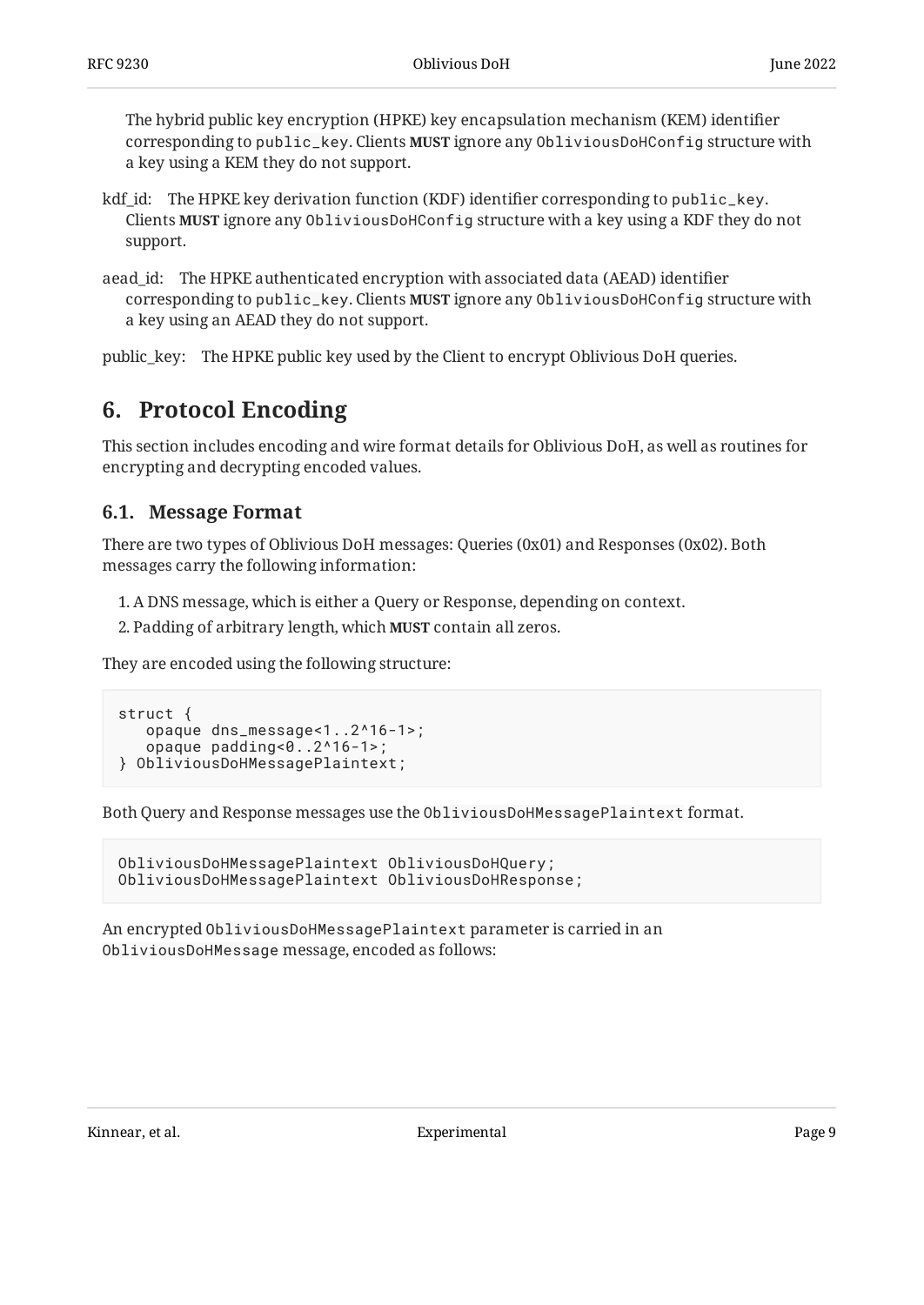```
struct {
    uint8 message_type;
    opaque key_id<0..2^16-1>;
    opaque encrypted_message<1..2^16-1>;
} ObliviousDoHMessage;
```
The ObliviousDoHMessage structure contains the following fields:

- message\_type: A one-byte identifier for the type of message. Query messages use message\_type 0x01, and Response messages use message\_type 0x02.
- key\_id: The identifier of the corresponding ObliviousDoHConfigContents key. This is computed as Expand(Extract("", config), "odoh key id", Nh), where config is the ObliviousDoHConfigContents structure and Extract, Expand, and Nh are as specified by the HPKE cipher suite KDF corresponding to config.kdf\_id.
- encrypted\_message: An encrypted message for the Oblivious Target (for Query messages) or Client (for Response messages). Implementations **MAY** enforce limits on the size of this field, depending on the size of plaintext DNS messages. (DNS queries, for example, will not reach the size limit of 2^16-1 in practice.)

The contents of ObliviousDoHMessage.encrypted\_message depend on ObliviousDoHMessage.message\_type. In particular, ObliviousDoHMessage.encrypted\_message is an encryption of an ObliviousDoHQuery message if the message is a Query and an encryption of ObliviousDoHResponse if the message is a Response.

#### <span id="page-9-0"></span>**[6.2. Encryption and Decryption Routines](#page-9-0)**

Clients use the following utility functions for encrypting a Query and decrypting a Response as described in [Section 7.](#page-11-0)

encrypt\_query\_body: Encrypt an Oblivious DoH query. •

```
def encrypt_query_body(pkR, key_id, Q_plain):
   enc, context = SetupBaseS(pkR, "odoh query")
  aad = 0 \times 01 || len(key_id) || key_id
   ct = context.Seal(aad, Q_plain)
   Q_encrypted = enc || ct
   return Q_encrypted
```
decrypt\_response\_body: Decrypt an Oblivious DoH response. •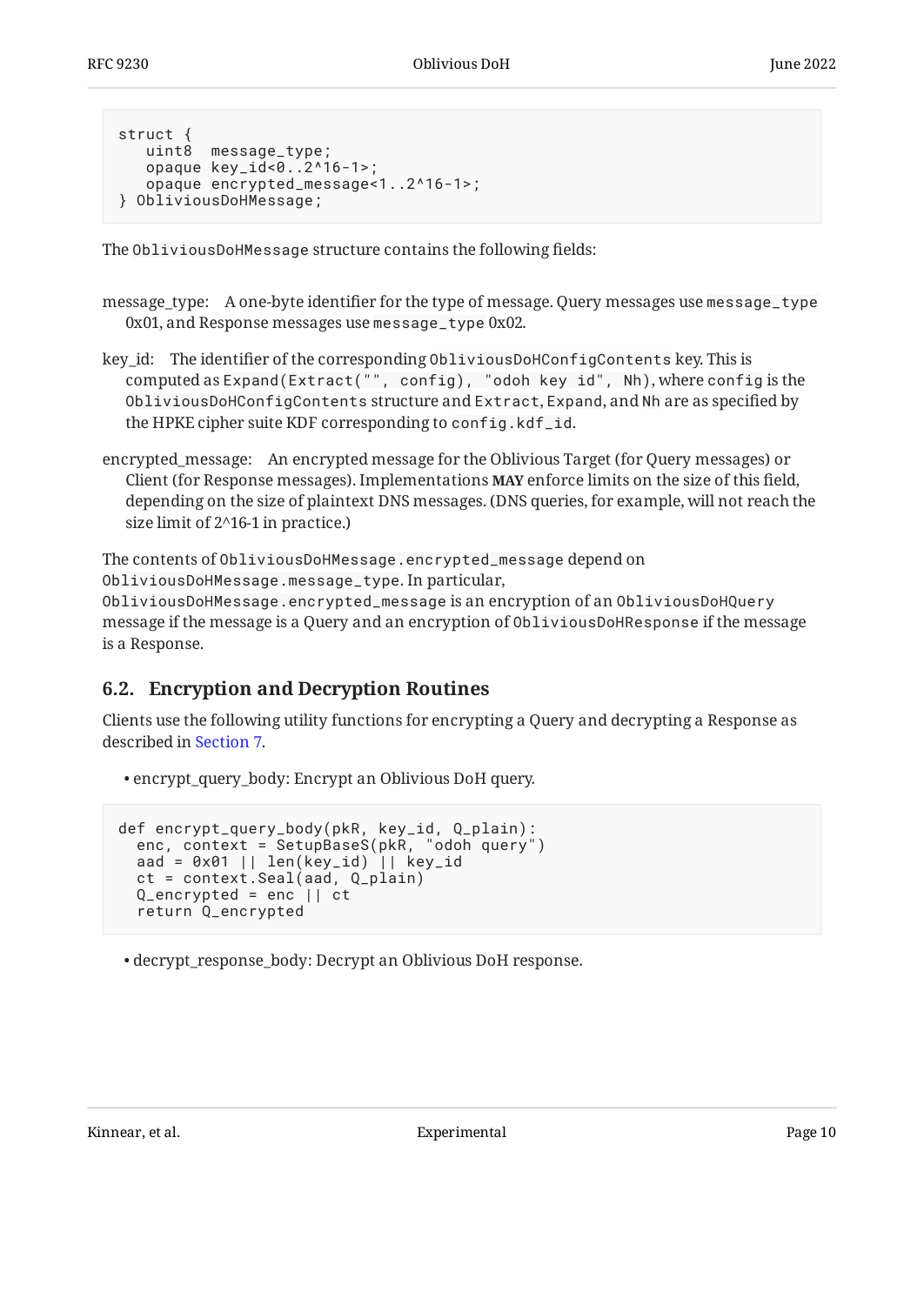```
def decrypt_response_body(context, Q_plain, R_encrypted, resp_nonce):
  aead_key, aead_nonce = derive_secrets(context, Q_plain, resp_nonce)
  aad = 0x02 || len(resp_nonce) || resp_nonce
  R_plain, error = Open(key, nonce, aad, R_encrypted)
   return R_plain, error
```
The derive secrets function is described below.

Targets use the following utility functions in processing queries and producing responses as described in [Section 8.](#page-11-1)

setup\_query\_context: Set up an HPKE context used for decrypting an Oblivious DoH query. •

```
def setup_query_context(skR, key_id, Q_encrypted):
   enc || ct = Q_encrypted
   context = SetupBaseR(enc, skR, "odoh query")
   return context
```
decrypt\_query\_body: Decrypt an Oblivious DoH query. •

```
def decrypt_query_body(context, key_id, Q_encrypted):
  aad = 0x01 || len(key_id) || key_id
  enc || ct = Q_encrypted
  Q_plain, error = context.Open(aad, ct)
  return Q_plain, error
```
derive\_secrets: Derive keying material used for encrypting an Oblivious DoH response. •

```
def derive_secrets(context, Q_plain, resp_nonce):
 secret = context.Export("odoh response", Nk)
  salt = Q_plain || len(resp_nonce) || resp_nonce
  prk = Extract(salt, secret)
 key = Expand(odoh_prk, "odoh key", Nk)
 nonce = Expand(odoh_prk, "odoh nonce", Nn)
  return key, nonce
```
The random(N) function returns N cryptographically secure random bytes from a good source of entropy [RFC4086]. The max(A, B) function returns A if  $A > B$ , and B otherwise.

encrypt\_response\_body: Encrypt an Oblivious DoH response. •

```
def encrypt_response_body(R_plain, aead_key, aead_nonce, resp_nonce):
 aad = 0x02 || len(resp_nonce) || resp_nonce
 R_encrypted = Seal(aead_key, aead_nonce, aad, R_plain)
  return R_encrypted
```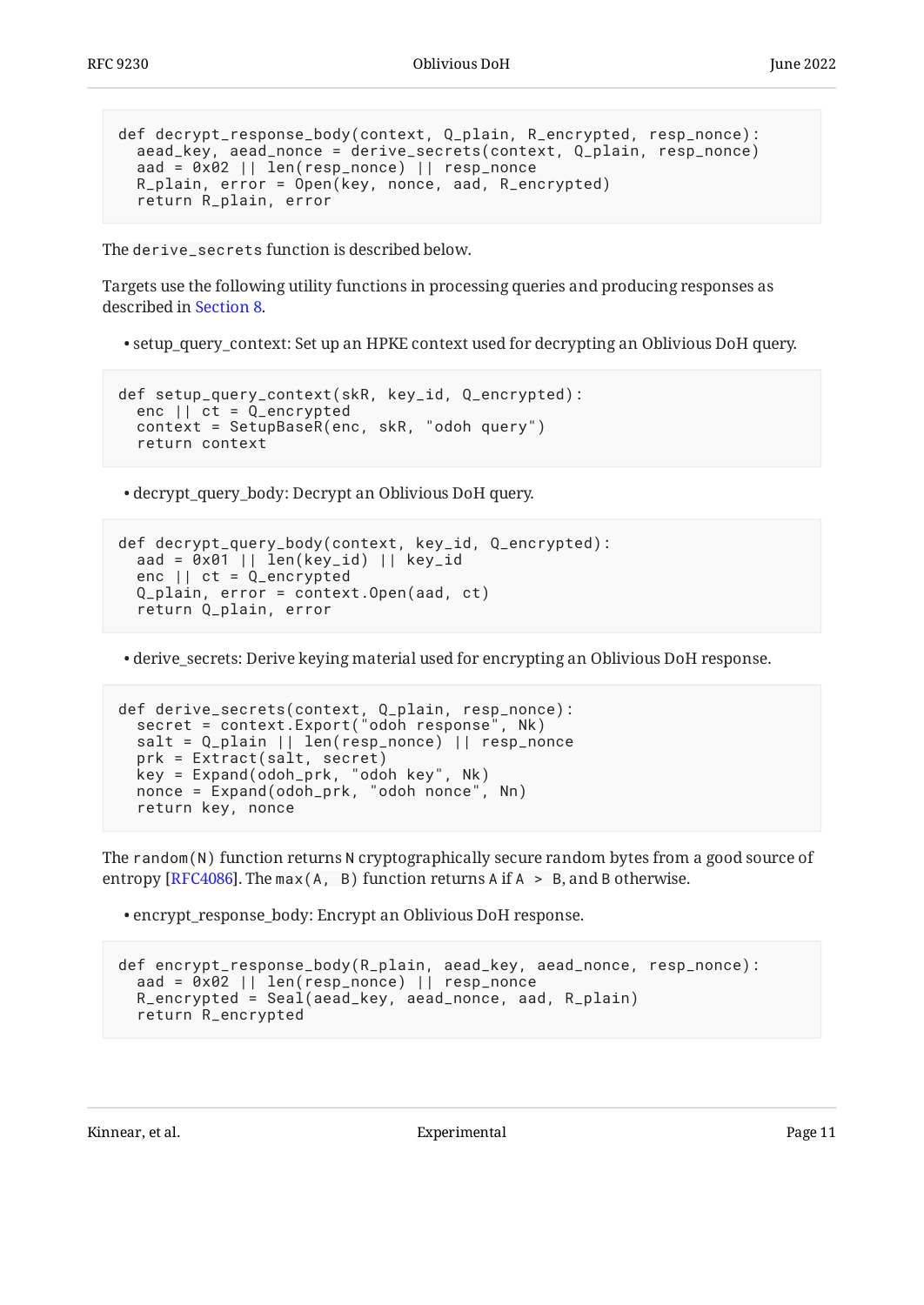# <span id="page-11-0"></span>**[7. Oblivious Client Behavior](#page-11-0)**

Let M be a DNS message (query) a Client wishes to protect with Oblivious DoH. When sending an Oblivious DoH Query for resolving M to an Oblivious Target with ObliviousDoHConfigContents config, a Client does the following:

- $1.$  Creates an <code>ObliviousDoHQuery</code> structure, carrying the message M and padding, to produce Q\_plain.
- 2. Deserializes config.public\_key to produce a public key pkR of type config.kem\_id.
- 3. Computes the encrypted message as  $Q$ \_encrypted = encrypt\_query\_body(pkR, key\_id, Q\_plain), where key\_id is as computed in [Section 6.](#page-8-0) Note also that len(key\_id) outputs the length of key\_id as a two-byte unsigned integer.
- $4. \, {\rm Outputs}$  an <code>ObliviousDoHMessage</code> message Q, where <code>Q.message\_type = 0x01,Q.key\_id</code> carries key\_id, and Q.encrypted\_message = Q\_encrypted.

The Client then sends Q to the Proxy according to [Section 4.1](#page-4-0). Once the Client receives a response R, encrypted as specified in [Section 8](#page-11-1), it uses decrypt\_response\_body to decrypt R.encrypted\_message (using R.key\_id as a nonce) and produce R\_plain. Clients **MUST** validate R\_plain.padding (as all zeros) before using R\_plain.dns\_message.

# <span id="page-11-1"></span>**[8. Oblivious Target Behavior](#page-11-1)**

Targets that receive a Query message Q decrypt and process it as follows:

- Look up the ObliviousDoHConfigContents information according to Q.key\_id. If no such 1. key exists, the Target **MAY** discard the query, and if so, it **MUST** return a 401 (Unauthorized) response to the Proxy. Otherwise, let skR be the private key corresponding to this public key, or one chosen for trial decryption.
- Compute context = setup\_query\_context(skR, Q.key\_id, Q.encrypted\_message). 2.
- 3. Compute Q\_plain, error = decrypt\_query\_body(context, Q.key\_id, Q.encrypted\_message).
- If no error was returned and Q\_plain.padding is valid (all zeros), resolve 4. Q\_plain.dns\_message as needed, yielding a DNS message M. Otherwise, if an error was returned or the padding was invalid, return a 400 (Client Error) response to the Proxy.
- 5. Create an <code>ObliviousDoHResponseBody</code> structure, carrying the message <code>M</code> and padding, to produce R\_plain.
- Create a fresh nonce resp\_nonce = random(max(Nn, Nk)). 6.
- Compute aead\_key, aead\_nonce = derive\_secrets(context, Q\_plain, 7. resp\_nonce).
- 8.Compute R\_encrypted = encrypt\_response\_body(R\_plain, aead\_key, aead\_nonce, resp\_nonce). The key\_id field used for encryption carries resp\_nonce in order for Clients to derive the same secrets. Also, the Seal function is the function that is associated with the HPKE AEAD.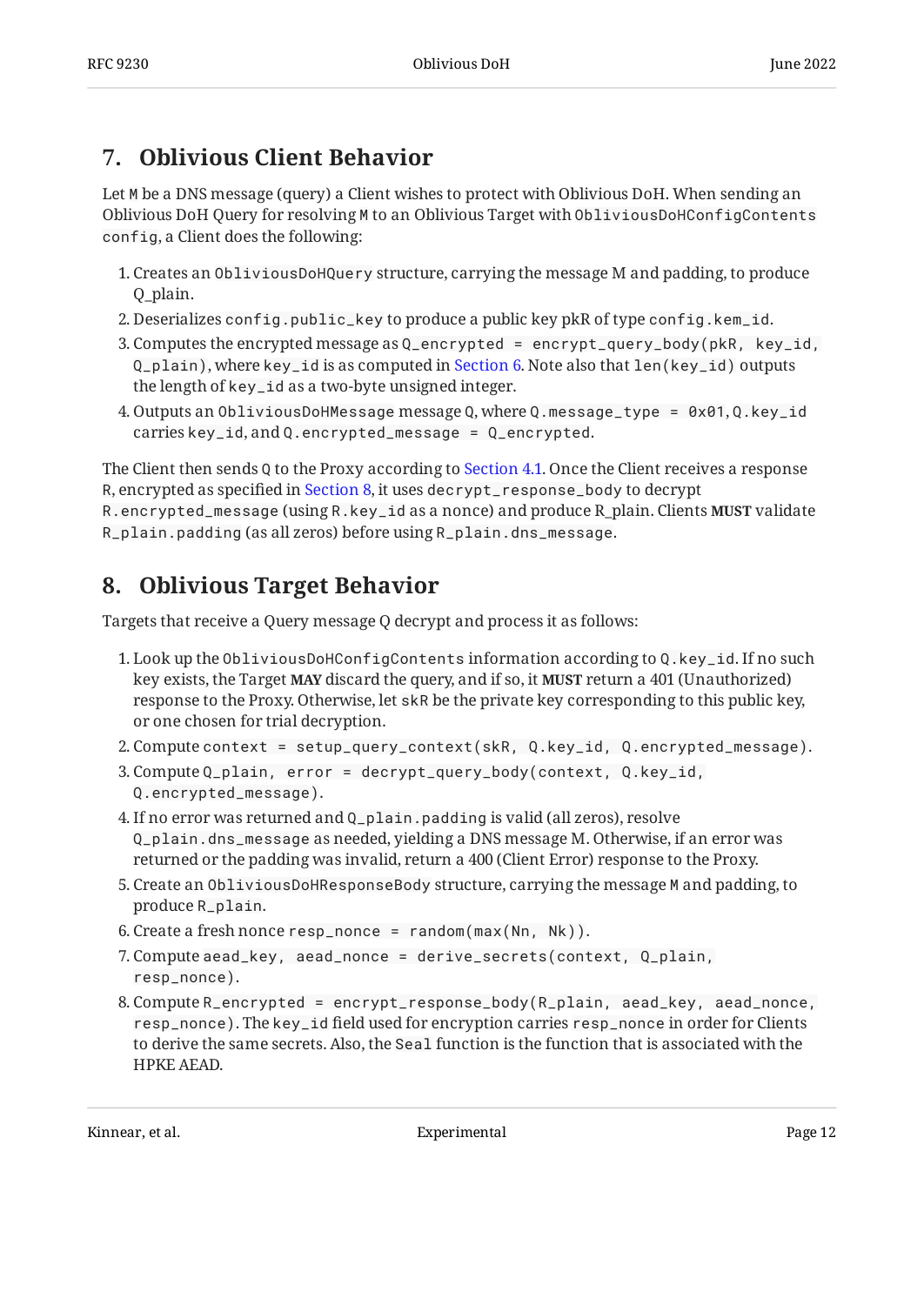9.Output an ObliviousDoHMessage message R, where R .message\_type = 0x02, R .key\_id = resp\_nonce, and R.encrypted\_message = R\_encrypted.

The Target then sends R in a 2xx (Successful) response to the Proxy; see [Section 4.3](#page-5-1). The Proxy forwards the message R without modification back to the Client as the HTTP response to the Client's original HTTP request. In the event of an error (non-2xx status code), the Proxy forwards the Target error to the Client; see [Section 4.3.](#page-5-1)

## <span id="page-12-0"></span>**[9. Compliance Requirements](#page-12-0)**

Oblivious DoH uses HPKE for public key encryption [HPKE]. In the absence of an application profile standard specifying otherwise, a compliant Oblivious DoH implementation **MUST** support the following HPKE cipher suite:

KEM: DHKEM(X25519, HKDF-SHA256) (see [HPKE], Section 7.1)

KDF: HKDF-SHA256 (see [HPKE], Section 7.2)

<span id="page-12-1"></span>AEAD: AES-128-GCM (see [HPKE], Section 7.3)

## **[10. Experiment Overview](#page-12-1)**

This document describes an experimental protocol built on DoH. The purpose of this experiment is to assess deployment configuration viability and related performance impacts on DNS resolution by measuring key performance indicators such as resolution latency. Experiment participants will test various parameters affecting service operation and performance, including mechanisms for discovery and configuration of DoH Proxies and Targets, as well as performance implications of connection reuse and pools where appropriate. The results of this experiment will be used to influence future protocol design and deployment efforts related to Oblivious DoH, such as Oblivious HTTP [\[OHTP\]](#page-16-10). Implementations of DoH that are not involved in the experiment will not recognize this protocol and will not participate in the experiment. It is anticipated that the use of Oblivious DoH will be widespread and that this experiment will be of long duration.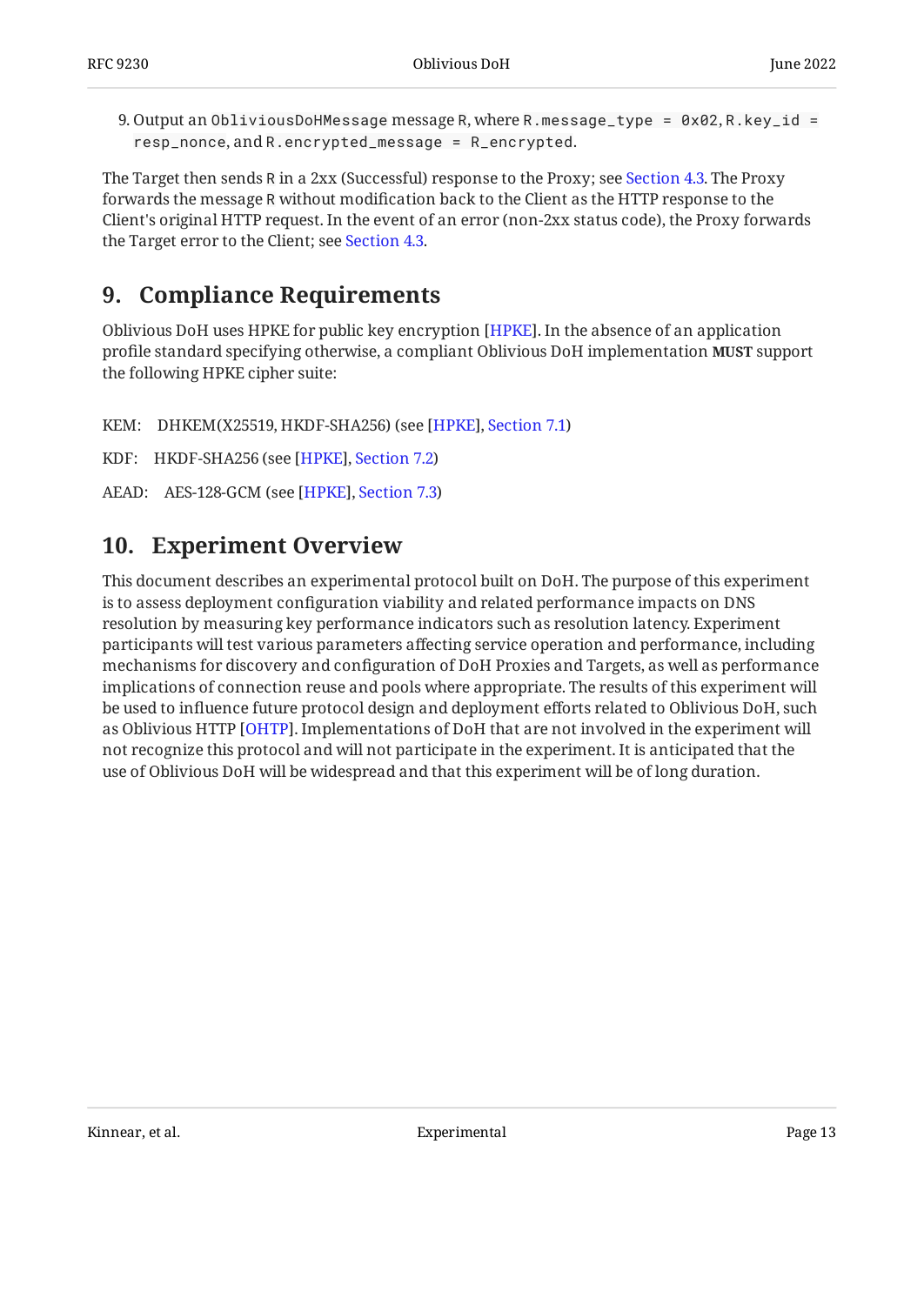# <span id="page-13-0"></span>**[11. Security Considerations](#page-13-0)**

Oblivious DoH aims to keep knowledge of the true query origin and its contents known only to Clients. As a simplified model, consider a case where there exist two Clients C1 and C2, one Proxy P, and one Target T. Oblivious DoH assumes an extended Dolev-Yao style attacker [[Dolev-Yao\]](#page-16-11) that can observe all network activity and can adaptively compromise either P or T, but not C1 or C2. Note that compromising both P and T is equivalent to collusion between these two parties in practice. Once compromised, the attacker has access to all session information and private key material. (This generalizes to arbitrarily many Clients, Proxies, and Targets, with the constraints that (1) not all Targets and Proxies are simultaneously compromised and (2) at least two Clients are left uncompromised.) The attacker is prohibited from sending Client-identifying information, such as IP addresses, to Targets. (This would allow the attacker to trivially link a query to the corresponding Client.)

In this model, both C1 and C2 send Oblivious DoH queries Q1 and Q2, respectively, through P to T, and T provides answers A1 and A2. The attacker aims to link C1 to (Q1, A1) and C2 to (Q2, A2), respectively. The attacker succeeds if this linkability is possible without any additional interaction. (For example, if T is compromised, it could return a DNS answer corresponding to an entity it controls and then observe the subsequent connection from a Client, learning its identity in the process. Such attacks are out of scope for this model.)

Oblivious DoH security prevents such linkability. Informally, this means:

- 1. Queries and answers are known only to Clients and Targets in possession of the corresponding response key and HPKE keying material. In particular, Proxies know the origin and destination of an oblivious query, yet do not know the plaintext query. Likewise, Targets know only the oblivious query origin, i.e., the Proxy, and the plaintext query. Only the Client knows both the plaintext query contents and destination.
- Target resolvers cannot link queries from the same Client in the absence of unique per-Client 2. keys.

Traffic analysis mitigations are outside the scope of this document. In particular, this document does not prescribe padding lengths for ObliviousDoHQuery and ObliviousDoHResponse messages. Implementations **SHOULD** follow the guidance in [RFC8467] for choosing padding length.

Oblivious DoH security does not depend on Proxy and Target indistinguishability. Specifically, an on-path attacker could determine whether a connection to a specific endpoint is used for oblivious or direct DoH queries. However, this has no effect on the confidentiality goals listed above.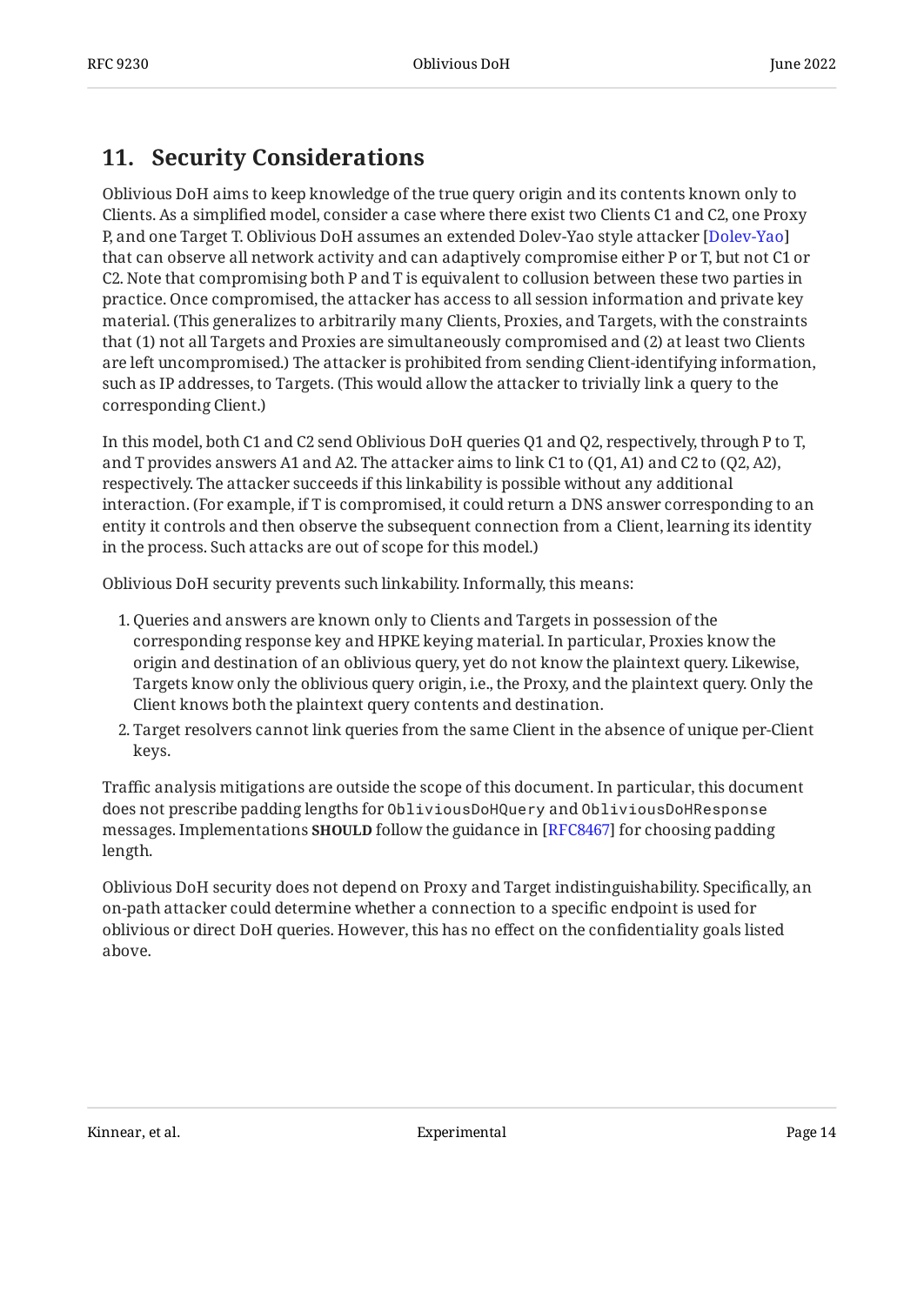### <span id="page-14-0"></span>**[11.1. Denial of Service](#page-14-0)**

Malicious Clients (or Proxies) can send bogus Oblivious DoH queries to Targets as a Denial-of-Service (DoS) attack. Target servers can throttle processing requests if such an event occurs. Additionally, since Targets provide explicit errors upon decryption failure, i.e., if ciphertext decryption fails or if the plaintext DNS message is malformed, Proxies can throttle specific Clients in response to these errors. In general, however, Targets trust Proxies to not overwhelm the Target, and it is expected that Proxies implement either some form of rate limiting or client authentication to limit abuse; see [Section 11.3.](#page-14-2)

Malicious Targets or Proxies can send bogus answers in response to Oblivious DoH queries. Response decryption failure is a signal that either the Proxy or Target is misbehaving. Clients can choose to stop using one or both of these servers in the event of such failure. However, as noted above, malicious Targets and Proxies are out of scope for the threat model.

#### <span id="page-14-1"></span>**[11.2. Proxy Policies](#page-14-1)**

Proxies are free to enforce any forwarding policy they desire for Clients. For example, they can choose to only forward requests to known or otherwise trusted Targets.

Proxies that do not reuse connections to Targets for many Clients may allow Targets to link individual queries to unknown Targets. To mitigate this linkability vector, it is **RECOMMENDED** that Proxies pool and reuse connections to Targets. Note that this benefits performance as well as privacy, since queries do not incur any delay that might otherwise result from Proxy-to-Target connection establishment.

#### <span id="page-14-2"></span>**[11.3. Authentication](#page-14-2)**

Depending on the deployment scenario, Proxies and Targets might require authentication before use. Regardless of the authentication mechanism in place, Proxies **MUST NOT** reveal any Client authentication information to Targets. This is required so Targets cannot uniquely identify individual Clients.

Note that if Targets require Proxies to authenticate at the HTTP or application layer before use, this ought to be done before attempting to forward any Client query to the Target. This will allow Proxies to distinguish 401 (Unauthorized) response codes due to authentication failure from 401 response codes due to Client key mismatch; see [Section 4.3.](#page-5-1)

# <span id="page-14-3"></span>**[12. IANA Considerations](#page-14-3)**

This document makes changes to the "Media Types" registry. The changes are described in the following subsection.

### <span id="page-14-4"></span>**[12.1. Oblivious DoH Message Media Type](#page-14-4)**

This document registers a new media type, "application/oblivious-dns-message".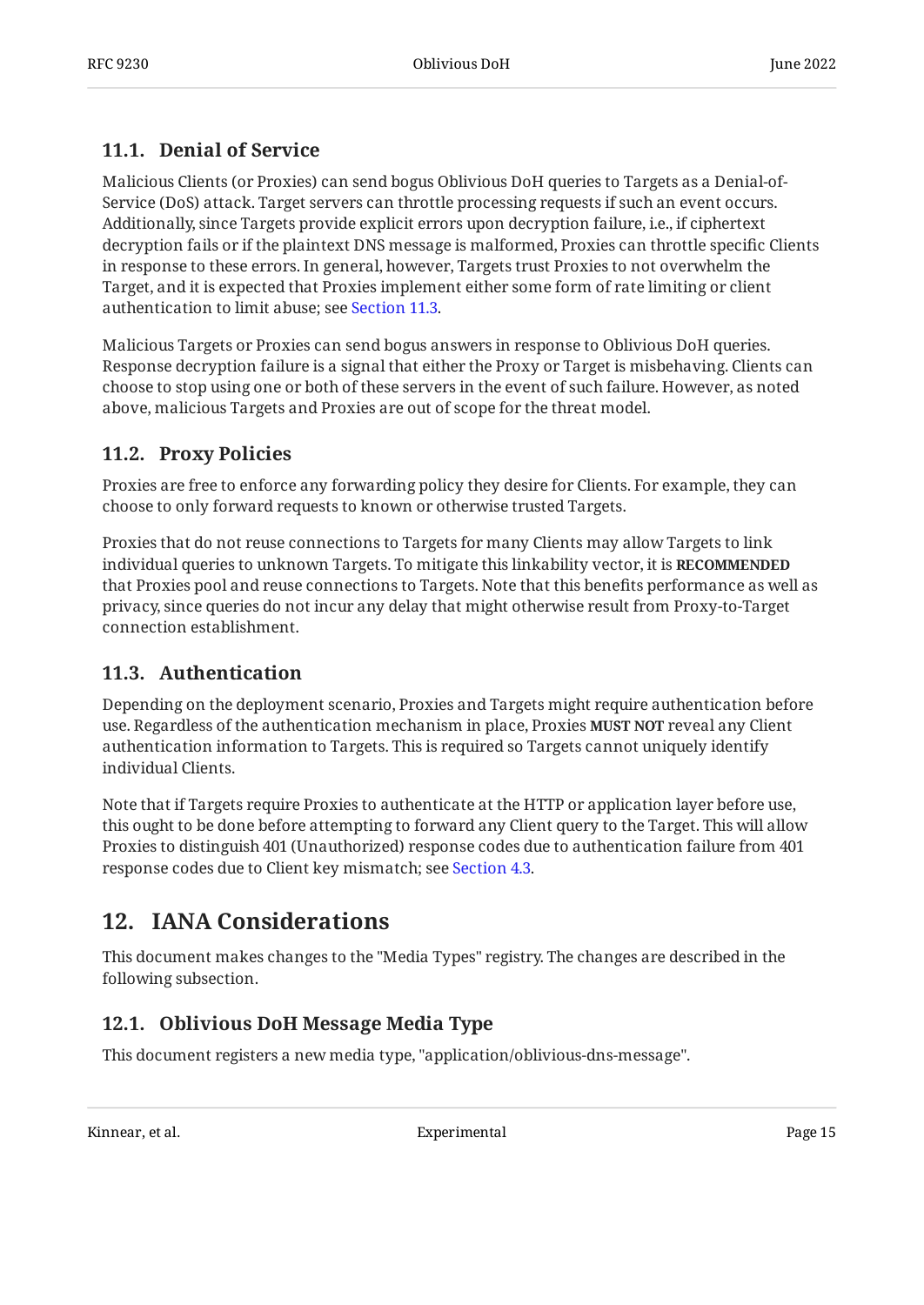Type name: application

Subtype name: oblivious-dns-message

Required parameters: N/A

Optional parameters: N/A

Encoding considerations: This is a binary format, containing encrypted DNS requests and responses encoded as ObliviousDoHMessage values, as defined in [Section 6.1](#page-8-1).

Security considerations: See this document. The content is an encrypted DNS message, and not executable code.

Interoperability considerations: This document specifies the format of conforming messages and the interpretation thereof; see [Section 6.1.](#page-8-1)

Published specification: This document

Applications that use this media type: This media type is intended to be used by Clients wishing to hide their DNS queries when using DNS over HTTPS.

Additional information: N/A

Person and email address to contact for further information: See the Authors' Addresses section.

Intended usage: COMMON

Restrictions on usage: N/A

Author: Tommy Pauly (tpauly@apple.com)

Change controller: IETF

<span id="page-15-0"></span>Provisional registration? (standards tree only): No

#### <span id="page-15-1"></span>**[13. References](#page-15-0)**

#### <span id="page-15-3"></span>**[13.1. Normative References](#page-15-1)**

- **[HPKE]** Barnes, R., Bhargavan, K., Lipp, B., and C. Wood, "Hybrid Public Key Encryption", RFC 9180, DOI 10.17487/RFC9180, February 2022, [<https://www.rfc-editor.org/info/](https://www.rfc-editor.org/info/rfc9180) . [rfc9180](https://www.rfc-editor.org/info/rfc9180)>
- <span id="page-15-2"></span>**[HTTP]** Fielding, R., Ed., Nottingham, M., Ed., and J. Reschke, Ed., "HTTP Semantics", STD 97, RFC 9110, DOI 10.17487/RFC9110, June 2022, [<https://www.rfc-editor.org/info/](https://www.rfc-editor.org/info/rfc9110) . [rfc9110](https://www.rfc-editor.org/info/rfc9110)>

Kinnear, et al. Note that the subsection of the experimental page 16 and  $\sim$  Page 16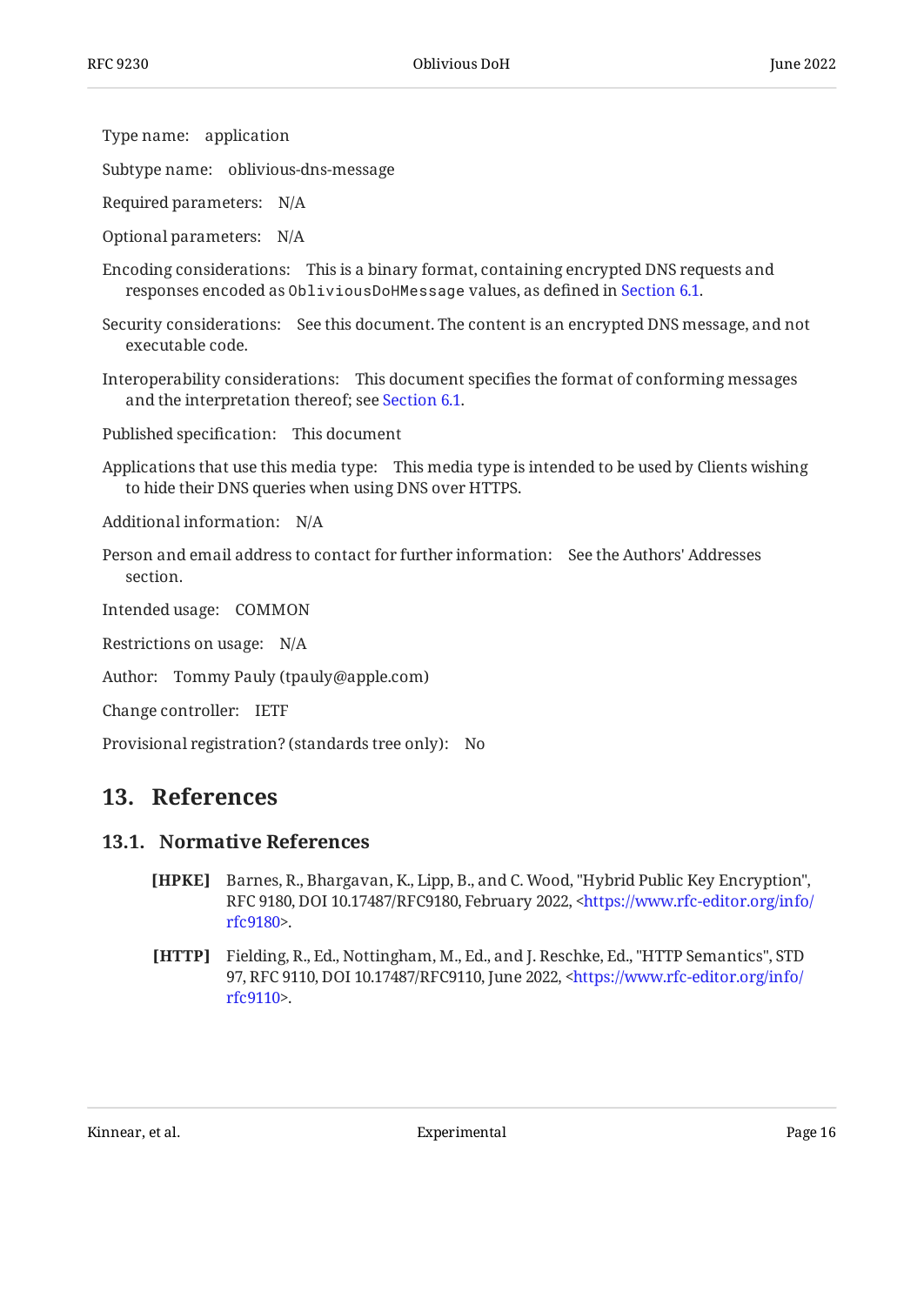- <span id="page-16-3"></span>**[RFC2119]** Bradner, S., "Key words for use in RFCs to Indicate Requirement Levels", BCP 14, RFC 2119, DOI 10.17487/RFC2119, March 1997, [<https://www.rfc-editor.org/info/](https://www.rfc-editor.org/info/rfc2119) . [rfc2119](https://www.rfc-editor.org/info/rfc2119)>
- <span id="page-16-9"></span>**[RFC4086]** Eastlake 3rd, D., Schiller, J., and S. Crocker, "Randomness Requirements for Security", BCP 106, RFC 4086, DOI 10.17487/RFC4086, June 2005, [<https://www.rfc-](https://www.rfc-editor.org/info/rfc4086). [editor.org/info/rfc4086](https://www.rfc-editor.org/info/rfc4086)>
- <span id="page-16-5"></span>**[RFC6570]** Gregorio, J., Fielding, R., Hadley, M., Nottingham, M., and D. Orchard, "URI Template", RFC 6570, DOI 10.17487/RFC6570, March 2012, [<https://www.rfc-](https://www.rfc-editor.org/info/rfc6570). [editor.org/info/rfc6570](https://www.rfc-editor.org/info/rfc6570)>
- <span id="page-16-4"></span>**[RFC8174]** Leiba, B., "Ambiguity of Uppercase vs Lowercase in RFC 2119 Key Words", BCP 14, RFC 8174, DOI 10.17487/RFC8174, May 2017, <[https://www.rfc-editor.org/info/](https://www.rfc-editor.org/info/rfc8174) . [rfc8174](https://www.rfc-editor.org/info/rfc8174)>
- <span id="page-16-8"></span>**[RFC8446]** Rescorla, E., "The Transport Layer Security (TLS) Protocol Version 1.3", RFC 8446, DOI 10.17487/RFC8446, August 2018, <https://www.rfc-editor.org/info/rfc8446>.
- <span id="page-16-12"></span>**[RFC8467]** Mayrhofer, A., "Padding Policies for Extension Mechanisms for DNS (EDNS(0))", RFC 8467, DOI 10.17487/RFC8467, October 2018, [<https://www.rfc-editor.org/info/](https://www.rfc-editor.org/info/rfc8467) . [rfc8467](https://www.rfc-editor.org/info/rfc8467)>
- <span id="page-16-1"></span>**[RFC8484]** Hoffman, P. and P. McManus, "DNS Queries over HTTPS (DoH)", RFC 8484, DOI 10.17487/RFC8484, October 2018, [<https://www.rfc-editor.org/info/rfc8484](https://www.rfc-editor.org/info/rfc8484)>.
- <span id="page-16-6"></span>**[RFC9209]** Nottingham, M. and P. Sikora, "The Proxy-Status HTTP Response Header Field", RFC 9209, DOI 10.17487/RFC9209, June 2022, [<https://www.rfc-editor.org/info/](https://www.rfc-editor.org/info/rfc9209) . [rfc9209](https://www.rfc-editor.org/info/rfc9209)>

#### <span id="page-16-0"></span>**[13.2. Informative References](#page-16-0)**

- <span id="page-16-11"></span>[Dolev-Yao] Dolev, D. and A. C. Yao, "On the Security of Public Key Protocols", IEEE Transactions on Information Theory, Vol. IT-29, No. 2, DOI 10.1109/TIT. 1983.1056650, March 1983, [<https://www.cs.huji.ac.il/~dolev/pubs/dolev-yao-](https://www.cs.huji.ac.il/~dolev/pubs/dolev-yao-ieee-01056650.pdf). [ieee-01056650.pdf>](https://www.cs.huji.ac.il/~dolev/pubs/dolev-yao-ieee-01056650.pdf)
- <span id="page-16-10"></span><span id="page-16-7"></span><span id="page-16-2"></span>**[OBLIVIOUS-DNS]** Edmundson, A., Schmitt, P., Feamster, N., and A. Mankin, "Oblivious DNS -Strong Privacy for DNS Queries", Work in Progress, Internet-Draft, draft-anneedprive-oblivious-dns-00, 2 July 2018, <[https://datatracker.ietf.org/doc/html/draft-](https://datatracker.ietf.org/doc/html/draft-annee-dprive-oblivious-dns-00). [annee-dprive-oblivious-dns-00>](https://datatracker.ietf.org/doc/html/draft-annee-dprive-oblivious-dns-00)
	- **[OHTP]** Thomson, M. and C.A. Wood, "Oblivious HTTP", Work in Progress, Internet-Draft, draft-ietf-ohai-ohttp-01, 15 February 2022, [<https://datatracker.ietf.org/doc/html/](https://datatracker.ietf.org/doc/html/draft-ietf-ohai-ohttp-01) . [draft-ietf-ohai-ohttp-01>](https://datatracker.ietf.org/doc/html/draft-ietf-ohai-ohttp-01)
	- **[RFC7239]** Petersson, A. and M. Nilsson, "Forwarded HTTP Extension", RFC 7239, DOI 10.17487/RFC7239, June 2014, <https://www.rfc-editor.org/info/rfc7239>.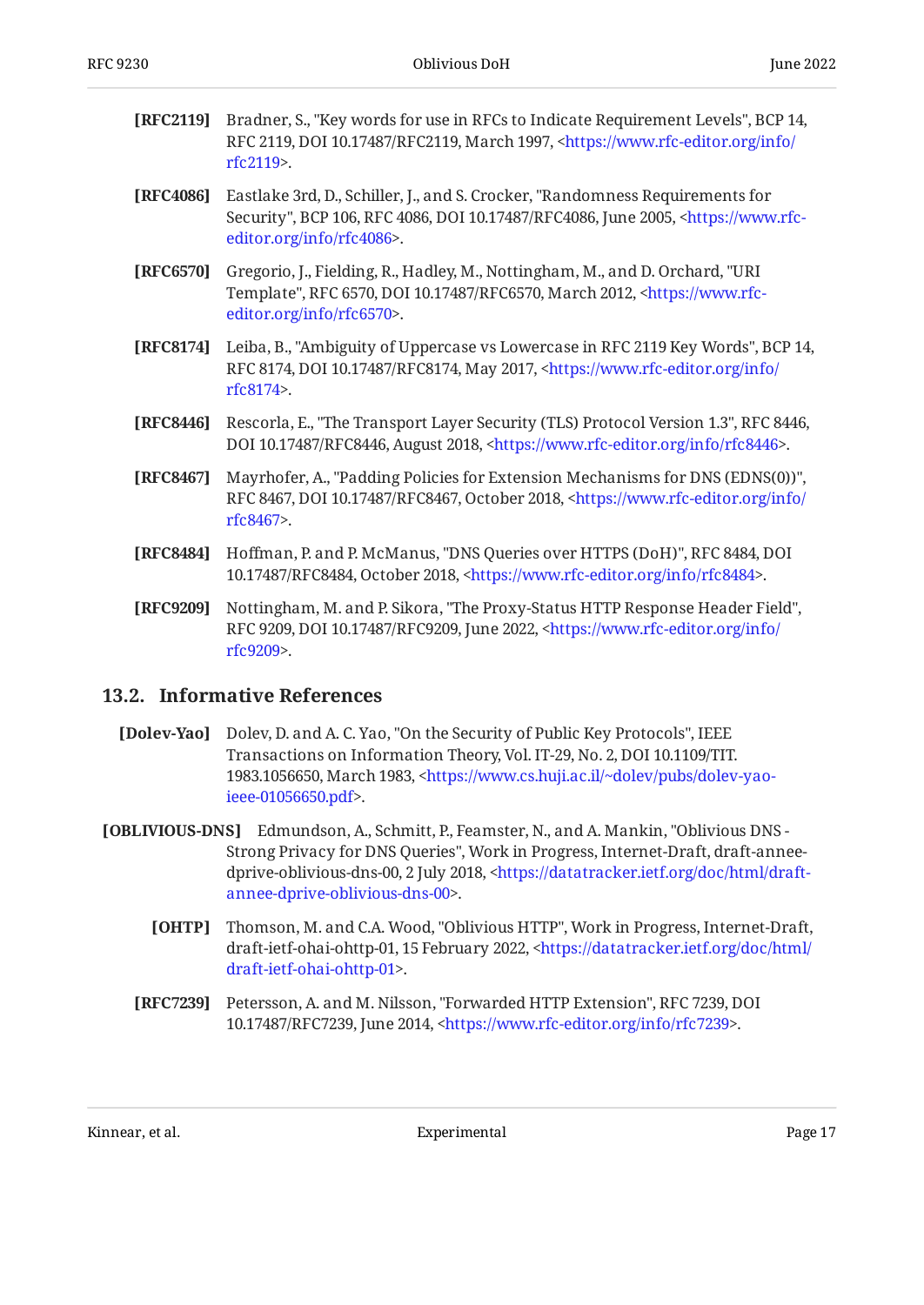<span id="page-17-3"></span>**[RFC7871]** Contavalli, C., van der Gaast, W., Lawrence, D., and W. Kumari, "Client Subnet in DNS Queries", RFC 7871, DOI 10.17487/RFC7871, May 2016, [<https://www.rfc-](https://www.rfc-editor.org/info/rfc7871). [editor.org/info/rfc7871](https://www.rfc-editor.org/info/rfc7871)>

# <span id="page-17-0"></span>**[Appendix A. Use of Generic Proxy Services](#page-17-0)**

Using DoH over anonymizing proxy services such as Tor can also achieve the desired goal of separating query origins from their contents. However, there are several reasons why such systems are undesirable as contrasted with Oblivious DoH:

- Tor is meant to be a generic connection-level anonymity system, and it incurs higher latency 1. costs and protocol complexity for the purpose of proxying individual DNS queries. In contrast, Oblivious DoH is a lightweight protocol built on DoH, implemented as an application-layer proxy, that can be enabled as a default mode for users that need increased privacy.
- As a one-hop proxy, Oblivious DoH encourages connectionless proxies to mitigate Client 2. query correlation with few round trips. In contrast, multi-hop systems such as Tor often run secure connections (TLS) end to end, which means that DoH servers could track queries over the same connection. Using a fresh DoH connection per query would incur a non-negligible penalty in connection setup time.

# <span id="page-17-1"></span>**[Acknowledgments](#page-17-1)**

This work is inspired by Oblivious DNS [OBLIVIOUS-DNS]. Thanks to all of the authors of that document. Thanks to Nafeez Ahamed, Elliot Briggs, Marwan Fayed, Jonathan Hoyland, Frederic Jacobs, Tommy Jensen, Erik Nygren, Paul Schmitt, Brian Swander, and Peter Wu for their feedback and input.

# <span id="page-17-2"></span>**[Authors' Addresses](#page-17-2)**

#### **Eric Kinnear**

Apple Inc. One Apple Park Way Cupertino, California 95014 United States of America Email: [ekinnear@apple.com](mailto:ekinnear@apple.com)

#### **Patrick McManus**

Fastly Email: [mcmanus@ducksong.com](mailto:mcmanus@ducksong.com)